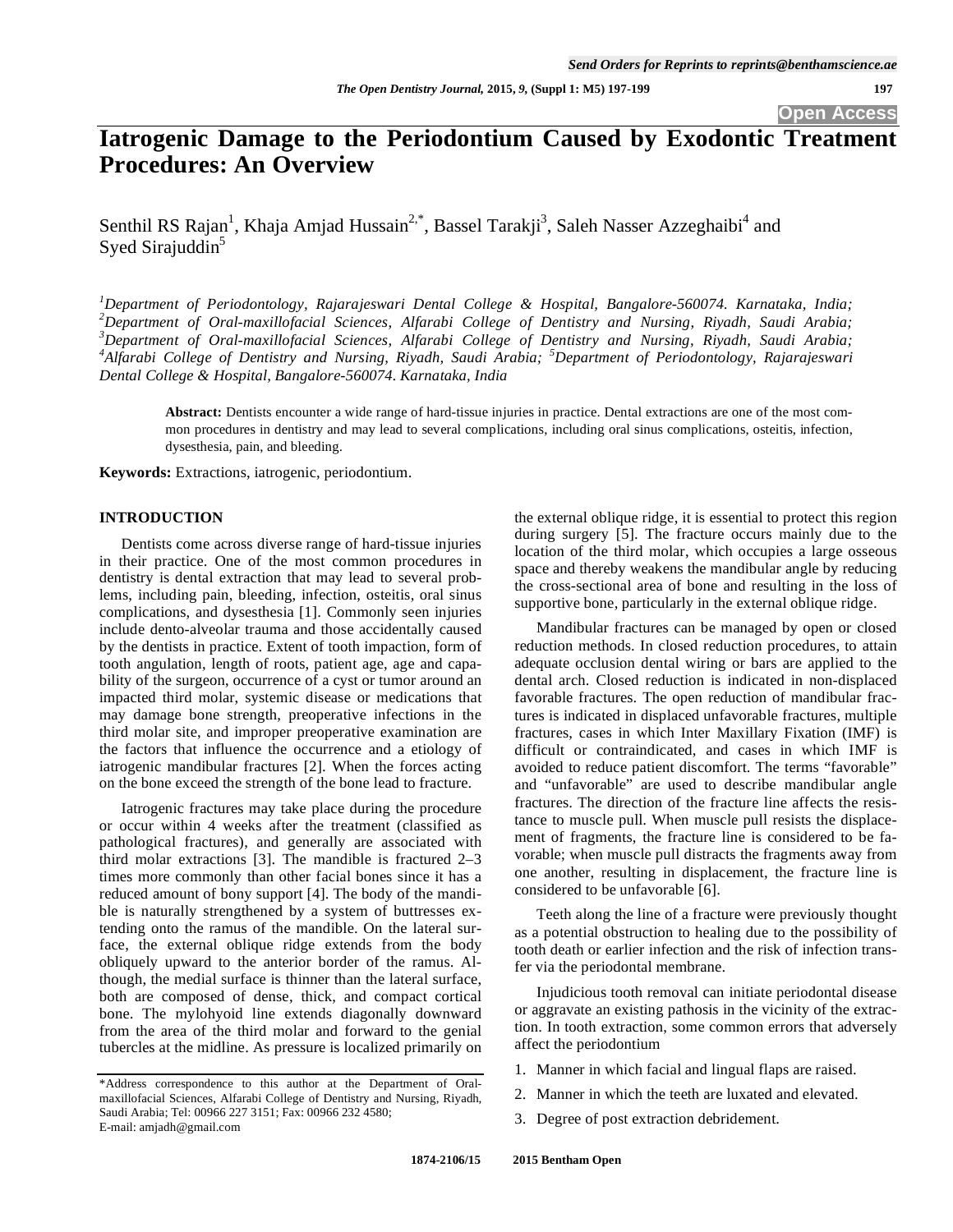- 4. Method in which the wound is closed.
	- In most cases creation of flaps is unnecessary, but flaps are necessary to expose the supporting alveolar bone for its reduction, to simplify removal of tooth, or to correct morphologic or pathologic aberrations of the hard and / or soft tissues along with extraction.
	- If width and thickness of the band of attached gingiva are normal, gingiva should be preserved and repositioned accurately in its original site and stabilized by careful suturing.
	- If the flaps are sutured tightly (Fig. **1**) they result in pseudopocket formation, as the connective tissue does not attach to the enamel surface and this also results in an incorrectly positioned band of gingiva which becomes nonfunctional as it has lost part or all of its attachment and has become an exaggerated free gingival margin.



Fig. (1). Flap should be properly sutured.

This situation becomes serious if the original zone of attached gingiva in the vicinity of extraction is minimal or non-existent. If the zone of attached gingiva is more than adequate, or thicker than normal, the entire width of this band should be preserved while raising the flap (Fig. **2**). (Internal levelflap procedure should be used in such cases) as it will result in a uniformly thinned flap and improved soft tissue characteristics around the extraction site.



**Fig. (2).** Proper reflection of the flap should be done to preserve the width of attached gingiva.

If selected extraction is required due to periodontal involvement, internal bevel flaps are necessary part of the extraction procedures, as they permit surgical curettage of diseased sulcular and interproximal soft tissue to expose alveolar bone for the correction of any associated morphologic or pathologic osseous defects.

## **PARTIALLY IMPACTED THIRD MOLAR**

Partially impacted third molar is often complicated by periodontal breakdown of the approximating tooth, so extraction of such teeth should be followed by the treatment of the periodontal lesion. Such treatment includes soft tissue debridement corrects of any Osseous defect and judicious soft tissue replacement and stabilization by careful suturing to avoid aggravating any periodontal disease or creating new periodontal disturbances where none existed before.

- Injudicious use of forceps or elevators during luxation, elevation and extraction may result in crush injuries of the approximating teeth or crushing of the radicular bone of these teeth.
- Inspite of the precautions, if fracture of the alveolar cortical bone occurs then these fractured segments should be repositioned carefully and stabilized with proper sutures, and in many patients such segments remain viable and reattached.
- Occasionally, close root proximity associated with periodontal involvement prevents selected extraction or root amputation. Attempts to correct any inter dental osseous defects and to restore teeth that have close root proximity usually result in undesirable hard and soft tissue contours (reverse architecture).

# **EXTRACTION OF IMPACTED THIRD MOLARS**

Various clinical studies have described that the extraction of impacted third molars usually results in the formation of vertical detects distal to the second molars [7]. This iatrogenic effect is not related to flap design [8] and occurs commonly when third molars are extracted in individuals older than 25 years [7]. Other factors that appear to play a role in the development of lesions on the distal surface of second molars, particularly in those older than 25 years, include the presence of visible plaque, bleeding on probing, root resorption in the contact area between second and third molars, presence of a pathologically widened follicle, inclination of the third molar, and proximity of the third molar to the second molar [9].

#### **CONCLUSION**

Exodontia is associated with many possible complications. Tooth extraction at all times may not be the best treatment option. Before the tooth is extracted the other options (e.g. endodontics) must be considered in the best interest of the patient. The divergent root morphology of teeth necessitates a selection of well maintained, modern instruments, used with the accurate techniques, to avoid excessive trauma to the patient.

### **CONFLICT OF INTEREST**

The authors confirm that this article content has no conflict of interest.

# **ACKNOWLEDGEMENTS**

Declared none.